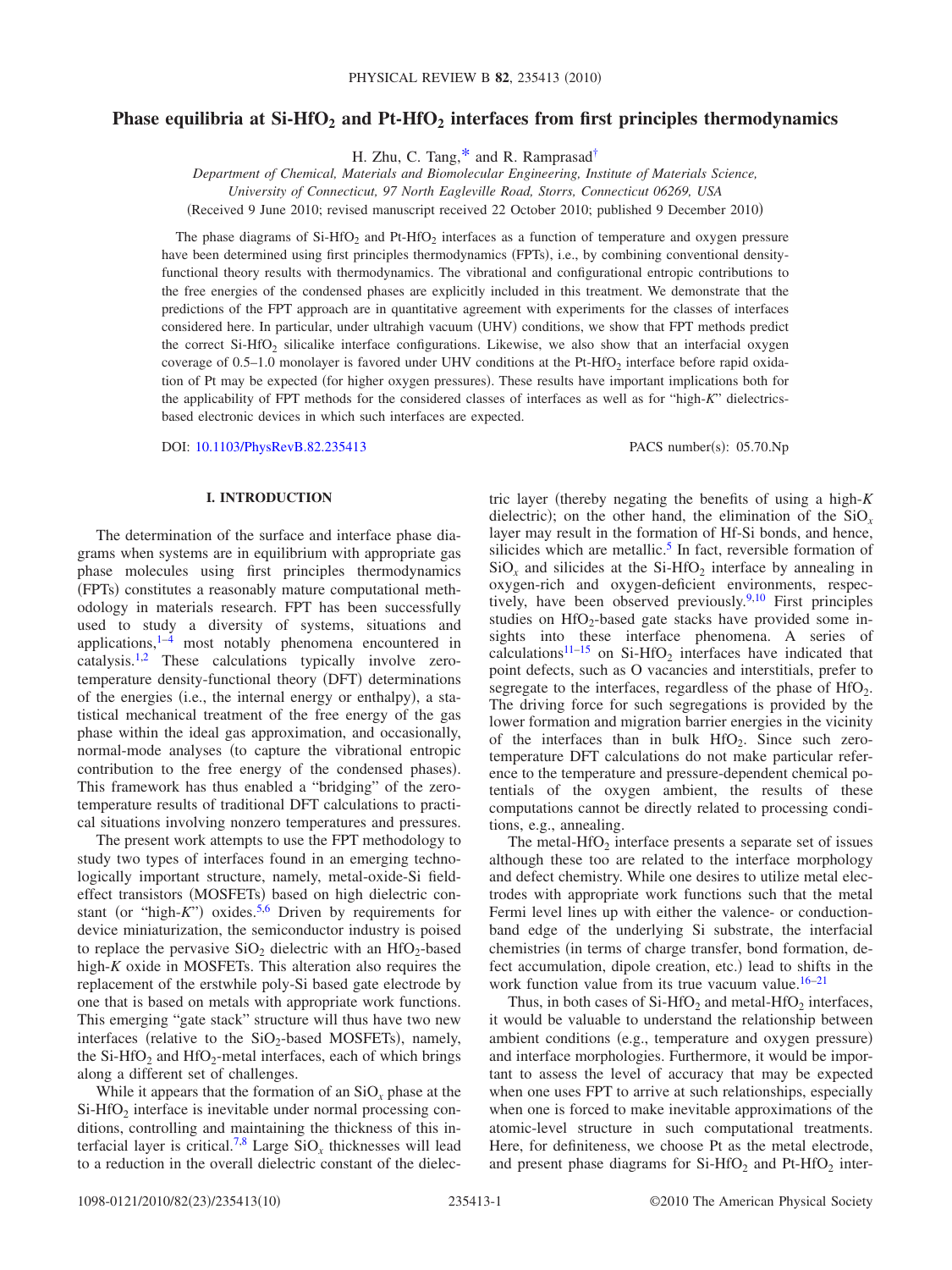<span id="page-1-1"></span>TABLE I. Calculated lattice parameters  $(\text{A})$  for  $m$ -HfO<sub>2</sub>, Si, and Pt. The results based on Vanderbilt ultrasoft pseudopotentials and projector-augmented wave approach are labeled by "us" and "paw," respectively. The corresponding experimental values are indicated in parentheses.

|               | $m$ -HfO <sub>2</sub>                                         | Si | Pt                                             |
|---------------|---------------------------------------------------------------|----|------------------------------------------------|
| a             | $5.14us$ , $5.09paw$ $(5.12a)$                                |    | $5.46^{us}$ $(5.43^b)$ $3.98^{paw}$ $(3.92^c)$ |
| b             | 5.19 <sup>us</sup> , 5.14 <sup>paw</sup> (5.17 <sup>a</sup> ) |    |                                                |
| $\mathcal{C}$ | 5.30 <sup>us</sup> , 5.27 <sup>paw</sup> (5.29 <sup>a</sup> ) |    |                                                |

a Reference [27.](#page-9-11)

<sup>b</sup>Reference [28.](#page-9-12)

c Reference [29.](#page-9-13)

faces as a function of temperature and oxygen pressure. Our results are consistent with available experimental data and are indicative of the predictive nature of such first principles structure-process(-property) relationship studies.

This paper is organized as follows. In Sec. [II,](#page-1-0) we discuss the methods adopted to calculate the phase diagrams, including the details of DFT calculations, the interface models, and the FPT methodology. In Sec. [III,](#page-3-0) we present our zerotemperature DFT results and interface phase diagrams obtained using FPT. Through explicit inclusion of the vibrational and configurational entropic contributions in the free energies of the condensed phases, we provide an estimate of errors introduced due to the neglect of these terms. We also comment on the impact of the spurious strains inherent in supercell treatments of heterostructures. Section [IV](#page-7-0) summaries our conclusions. The Appendix contrasts different approaches for calculating the oxygen chemical potential adopted widely in prior FPT studies.

### **II. METHODS**

## **A. DFT calculations and models**

<span id="page-1-0"></span>Our DFT calculations were performed using the VASP  $\text{code}^{22}$  with the PW91 generalized gradient approximation<sup>23</sup> and a cut-off energy of 400 eV for the plane-wave expansion of the wave functions. Vanderbilt ultrasoft pseudopotentials<sup>24</sup> and projector-augmented wave approach<sup>25</sup> are applied to  $Si-HfO<sub>2</sub>$  and Pt-HfO<sub>2</sub> interface calculations, respectively, with  $HfO<sub>2</sub>$  in the monoclinic phase. Amorphous  $HfO<sub>2</sub>$  $(a-HfO<sub>2</sub>)$  is not considered in this work considering the difficulty to unambiguously define the O coverage at the interface between a-HfO<sub>2</sub> and Si or Pt. We note that such difficulties arise in the definition of point defects even in bulk a-HfO<sub>2</sub>.<sup>[26](#page-9-8)</sup> Monkhorst-Pack *k*-point meshes of  $5 \times 5 \times 5$ ,  $5 \times 5 \times 5$ , and  $11 \times 11 \times 11$ , respectively, were used in the case of bulk  $m$ -HfO<sub>2</sub>, Si, and Pt. In the case of heterostructures discussed below, the mesh indices were decreased in proportion to the unit-cell dimensions. As shown in Table [I,](#page-1-1) the calculated equilibrium lattice parameters of the bulk systems are in good agreement with experimental values.

Our interface models were constructed in a supercell that consists of an *X*-HfO<sub>2</sub> (*X*=Si or Pt) heterostructure and a vacuum of about [1](#page-1-2)0  $\AA$  (Fig. 1). All atoms were allowed to relax to their equilibrium positions until every component of each atomic force was smaller than  $0.04$  eV/Å. Dipole corrections were used to handle the asymmetric nature of the heterostructures considered. The interface morphologies were modeled by varying the concentration of O at the *X*-HfO<sub>2</sub> interface. The corresponding interface configurations are represented by  $X: \theta_0$ : HfO<sub>2</sub>, where  $\theta_0$  stands for the fractional monolayer (ML) interfacial O coverage. In keeping with the stoichiometry of  $HfO<sub>2</sub>$ , an ML is defined as two times the number of Hf atoms in a layer.

The Si-HfO<sub>2</sub> interface model was constructed by coherently placing a stretched (001)  $(1 \times 1)$  m-HfO<sub>2</sub> slab on a  $(001)$  $(001)$  $(001)$   $(1 \times 1)$  Si slab [Fig. 1(a)], as has been done before.<sup>12[,13](#page-9-10)</sup> This is expected to represent the situation in which Si is the substrate (and hence displays its optimal lattice parameter) while  $\text{HfO}_2$  conforms to match Si. Such a constraint causes 6% and 5% strains in the HfO<sub>2</sub> slab along the *a* and *b* directions. The Si side of the heterostructure is composed of twoatom Si layers, and the HfO<sub>2</sub> side consists of alternating

<span id="page-1-2"></span>

FIG. 1. (Color online) The representative atomic structures of the  $X$ -HfO<sub>2</sub> heterostructures with *X* at the bottom: (a)  $Si-HfO<sub>2</sub>$  interface and (b)  $Pt-HfO<sub>2</sub>$  interface. The Hf and O atoms of the top  $HfO<sub>2</sub>$  parts in both (a) and (b) are represented by light blue (gray) and red (dark) spheres, respectively.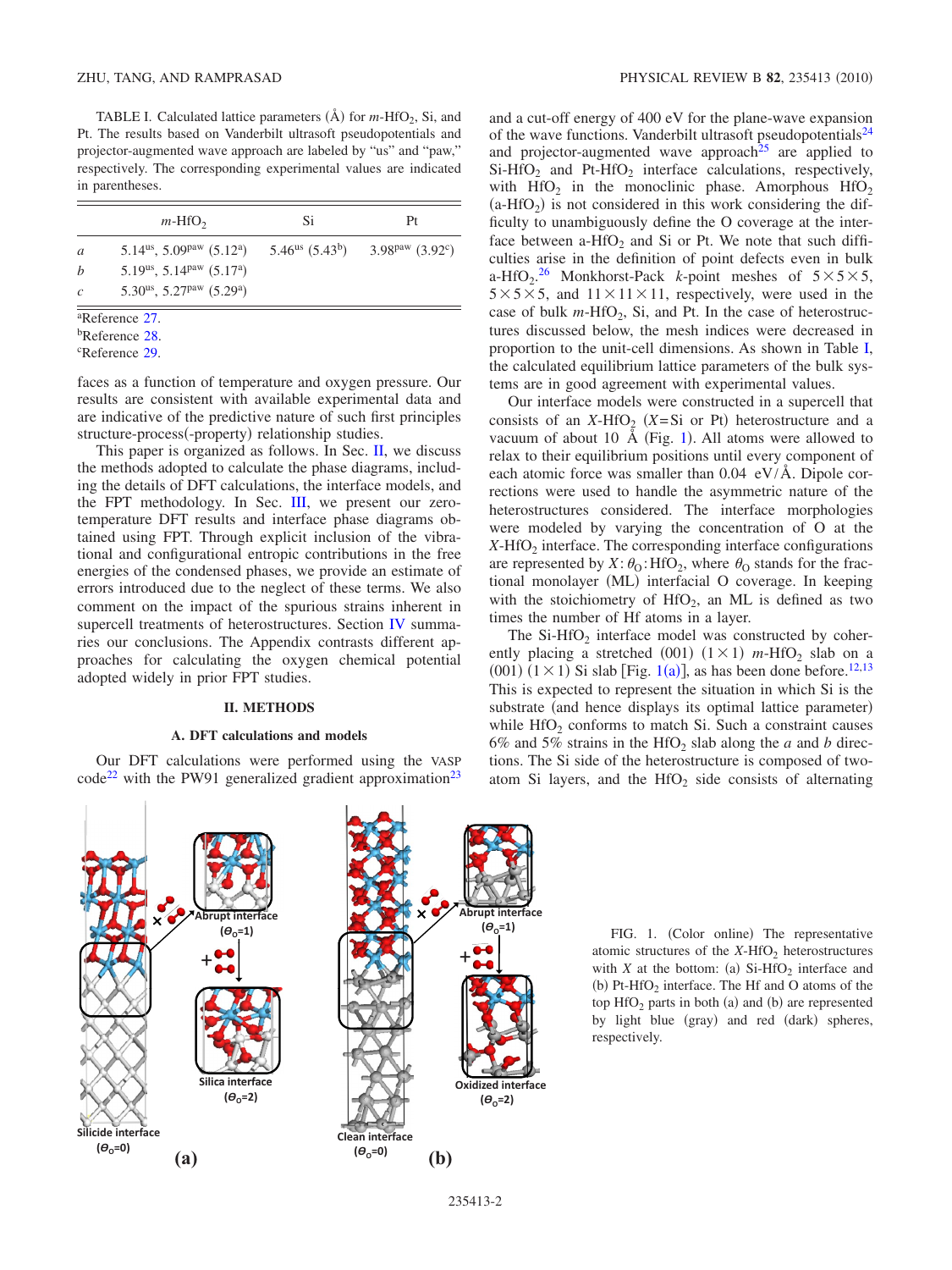two-atom Hf layers and four-atom O bilayers (with each sublayer of the bilayer containing two O atoms). The  $HfO<sub>2</sub>$  free surface was always passivated by termination with half of an O bilayer. A well-passivated  $Si-HfO<sub>2</sub>$  interface requires a complete O bilayer, with one sublayer passivating  $HfO<sub>2</sub>$  and the other passivating  $Si^{30}$  We refer to this situation as an "abrupt" interface, and as per our definition of ML,  $\theta_{\rm O} = 1$  for this case.  $\theta_0 = 0$  corresponds to an interface completely depleted of O, and is thus composed of primarily Hf-Si bonds; we refer to this as a "silicide" interface.  $\theta_0 > 1$  represents a situation in which O atoms in excess of 1 ML prefer to penetrate the Si side of the heterostructure, with the most favorable sites being between the top two Si layers; $12$  we refer to this as an "oxidized" interface. The interfacial O coverage considered in this work ranges from 0 to 2 ML in steps of 0.25 ML. Figure  $1(a)$  $1(a)$  shows three representative interface structures, namely, the silicide  $(\theta_0 = 0)$ , abrupt  $(\theta_0 = 1)$ , and silica  $(\theta_0 = 2)$  interfaces.

Following recent work by Gavrikov *et al.*,<sup>[31](#page-9-15)</sup> we constructed the Pt-HfO<sub>2</sub> interface by matching a strained (111)  $(2 \times \sqrt{3})$  Pt slab to a (00[1](#page-1-2))  $(1 \times 1)$  m-HfO<sub>2</sub> slab [Fig. 1(b)], which results in −9% and 5% strains in Pt along the *a* and *b* directions of  $HfO<sub>2</sub>$ . Such a strained situation is appropriate as Pt is deposited on a  $HfO<sub>2</sub>$  film in practice and one expects Pt to conform to  $HfO<sub>2</sub>$ . This heterostructure is composed of four-atom Pt layers, two-atom Hf layers, and four-atom O bilayers. Interfacial O coverage was treated in the same manner as in the Si-HfO<sub>2</sub> case, i.e., ranging from 0 to 2 ML in steps of 0.25 ML. For  $\theta_0 = 0$ , the interface is represented by Pt-Hf bonding. For  $\theta_0 = 1$ , one half of the interfacial O bilayer atoms (i.e., all of one O sublayer atoms) passivates the interfacial Hf atoms and the other half bonds to interfacial Pt atoms. For  $\theta_{\rm O} > 1$ , the extra O atoms sit between the two Pt layers next to the interface. As shown in Fig.  $1(b)$  $1(b)$ , the local structure of Pt-O bonding at the Pt:  $2:$  HfO<sub>2</sub> interface (i.e.,  $\theta$ <sub>O</sub>=2) mimics a distorted platinum oxide. To be specific, the Pt:0:HfO<sub>2</sub>, Pt:1:HfO<sub>2</sub>, and Pt:2:HfO<sub>2</sub> interfaces are referred to as "clean," abrupt, and oxidized interfaces, respectively.

We now comment about our specific choices for the orientation of  $HfO<sub>2</sub>$ , Si, and Pt subsystems, which were guided by the requirement of least strain for a supercell size that may be practically considered. Coherently placing the most stable surfaces of Si and Pt [namely, (001) and (111), respectively] on  $(001)$  HfO<sub>2</sub> resulted in strains of less than 9%, as described above. However, matching the most stable surface of HfO<sub>2</sub>, namely  $(\overline{1}11)$ , on  $(001)$  Si or  $(111)$  Pt with a computational executable supercell size involved significantly larger strains. For example, if we stretch  $(111)$   $(2 \times 3)$  Pt to match  $(11)$   $(1 \times 1)$   $HfO<sub>2</sub>$ , the strain would be 14% and 19% along *a* and *b* axes of the interface plane. These considerations have lead to the current choices of orientations.

In order to assess the impact of the existing strain in our chosen orientations on the final results, a limited number of "counterstrain" calculations (for  $\theta_0 = 0, 0.5,$  and 1) were also performed. In these calculations, Si was strained to match  $HfO<sub>2</sub>$  in the Si-HfO<sub>2</sub> heterostructure case and HfO<sub>2</sub> was strained to match Pt in the Pt-HfO<sub>2</sub> heterostructure case. These results are discussed in Sec. [III.](#page-3-0)

## **B. Thermodynamics**

We now describe the approach used to create the interface phase diagrams based on FPT. The most stable interface is the one with minimum interface free energy  $(\gamma_{\theta_0})$ , which can be defined as

<span id="page-2-1"></span>
$$
\gamma_{\theta_{\rm O}} = (G_{\theta_{\rm O}} - n_{\rm Hf} \mu_{\rm Hf} - n_{\rm O} \mu_{\rm O} - n_X \mu_X) / A - \sigma_{\rm HfO_2} - \sigma_X, (1)
$$

where  $G_{\theta_0}$  is the Gibbs free energy for the *X*: $\theta_0$ : HfO<sub>2</sub> heterostructure, *A* is the interface area, and  $n_{\text{Hf}}$ ,  $n_{\text{O}}$ , and  $n_{\text{X}}$  are, respectively, the number of Hf, O, and *X* atoms in the heterostructure.  $\mu_{\text{Hf}}$  and  $\mu_{\text{O}}$  are the chemical potentials of Hf and O in bulk  $m$ -HfO<sub>2</sub> and  $\mu_X$  is the chemical potential of *X* in its stable elemental form, which is the diamond cubic structure for Si and the face-centered-cubic structure for Pt.  $\sigma_{\text{HfO}_2}$  and  $\sigma_X$  are the surface energies of the two free surfaces. Note that the surface-energy terms are insensitive to the interface structures and will drop out when relative interface energies are considered (as done below).

<span id="page-2-0"></span>Moreover, the chemical potentials in the above equation satisfy the following relationships:

$$
\mu_{\rm Hf} + 2\mu_{\rm O} = G_{\rm HfO_2},
$$
  

$$
\mu_X = G_X, \tag{2}
$$

where  $G_{\text{HfO}_2}$  and  $G_X$  are the Gibbs free energies for bulk  $m$ -HfO<sub>[2](#page-2-0)</sub> and bulk *X*, respectively. Substituting Eq. (2) into Eq.  $(1)$  $(1)$  $(1)$  results in

$$
\gamma_{\theta_{\rm O}} = [G_{\theta_{\rm O}} - n_{\rm Hf} G_{\rm HfO_2} - (n_{\rm O} - 2n_{\rm Hf}) \mu_{\rm O} - n_X G_X]/A - \sigma_{\rm HfO_2} - \sigma_X.
$$
\n(3)

When  $\theta_{\text{O}} = 0.5$ , the whole system is stoichiometric  $(n_{\text{Hf}}:n_{\text{O}})$  $=1:2$ ) and the interface energy is

$$
\gamma_{0.5} = (G_{0.5} - n_{\text{Hf}} G_{\text{HfO}_2} - n_X G_X)/A - \sigma_{\text{HfO}_2} - \sigma_X. \tag{4}
$$

By using  $\gamma_{0.5}$  as a reference and replacing  $n_{\text{O}} - 2n_{\text{Hf}}$  by  $4 \times (\theta_0 - 0.5)$  (4 accounts for the fact that 1 ML of O contains four atoms in the interfaces considered here), we can further define the relative interface energy as

<span id="page-2-2"></span>
$$
\Delta \gamma_{\theta_0} = \gamma_{\theta_0} - \gamma_{0.5} = [G_{\theta_0} - G_{0.5} - 4(\theta_0 - 0.5)\mu_0]/A. (5)
$$

This relative interface energy determines the stability of various interface structures and in turn the interface phase diagram.

<span id="page-2-3"></span>In Eq.  $(5)$  $(5)$  $(5)$ , the Gibbs free energy terms can be written as

$$
G_{\theta_0} = E_{\theta_0}^{\text{DFT}} + \Delta H_{\theta_0}(T, P) + F_{\theta_0}^{\text{v}} + F_{\theta_0}^{\text{c}} + PV,
$$
 (6)

where  $E_{\theta_0}^{\text{DFT}}$  denotes the DFT energy of the corresponding heterostructure,  $\Delta H_{\theta_0}(T, P)$  is the enthalpy increase with temperature *T* and pressure *P*, and *V* is the volume.  $F_{\theta_0}^v$  and  $F_{\theta_0}^c$  are the vibrational and configurational energies, respectively. Substituting Eq.  $(6)$  $(6)$  $(6)$  into Eq.  $(5)$  $(5)$  $(5)$  and assuming  $\Delta H_{\theta_0}(T, P)$  and *PV* for *X*: $\theta_0$ :HfO<sub>2</sub> and *X*:0.5:HfO<sub>2</sub> are roughly equivalent (and hence can be canceled), we obtain the relative interface energy as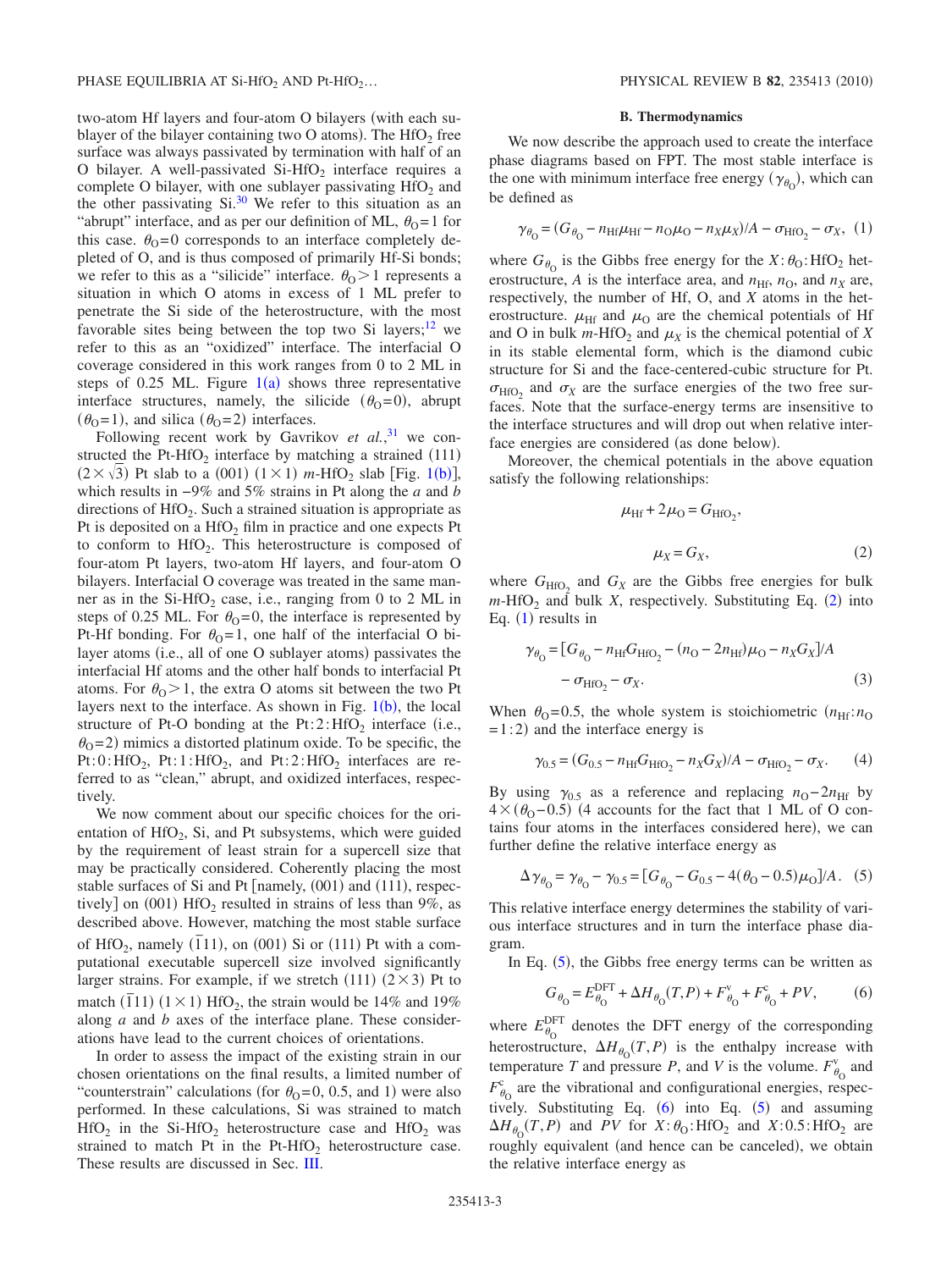<span id="page-3-1"></span>
$$
\Delta \gamma_{\theta_{\rm O}} = [E_{\theta_{\rm O}}^{\rm DFT} - E_{0.5}^{\rm DFT} + F_{\theta_{\rm O}}^{v} - F_{0.5}^{v} + F_{\theta_{\rm O}}^{c} - F_{0.5}^{c}
$$

$$
- 4(\theta_{\rm O} - 0.5)\mu_{\rm O}]/A. \tag{7}
$$

The  $X: \theta_0$ : HfO<sub>2</sub> heterostructure reaches its equilibrium state at a certain temperature and oxygen pressure by exchanging O atoms with the surrounding atmosphere. Hence,  $\mu_0$  in Eq.  $(7)$  $(7)$  $(7)$  could be replaced with one half of the chemical potential of an oxygen molecule,  $\mu_{O_2}$ , which is a function of temperature  $(T)$  and oxygen pressure  $(P_{O_2})$ ,

$$
\mu_{\text{O}_2}(T, P_{\text{O}_2}) = E_{\text{O}_2}^{\text{DFT}} + \Delta \mu_{\text{O}_2}(T, P_{\text{O}_2}),\tag{8}
$$

where  $E_{\text{O}_2}^{\text{DFT}}$  is the DFT energy of an isolated  $\text{O}_2$  molecule and  $\Delta \mu_{\text{O}_2}(T, P_{\text{O}_2})$  contains the zero-point vibrational energy  $(E_{\text{O}_2}^{\text{ZPE}})$  and the *T* and *P* dependence of chemical potential (see the Appendix). Hence, Eq.  $(7)$  $(7)$  $(7)$  could be written as

<span id="page-3-2"></span>
$$
\Delta \gamma_{\theta_0} = \{ E_{\theta_0}^{\text{DFT}} - E_{0.5}^{\text{DFT}} + F_{\theta_0}^{\vee} - F_{0.5}^{\vee} + F_{\theta_0}^{\mathcal{C}} - F_{0.5}^{\mathcal{C}} - (2\theta_0 - 1) \times [E_{\theta_2}^{\text{DFT}} + \Delta \mu_{\theta_2} (T, P_{\theta_2})] \} / A
$$
  
= 
$$
[\Delta E_{\theta_0}^{\text{DFT}} + \Delta F_{\theta_0}^{\vee} + \Delta F_{\theta_0}^{\mathcal{C}} - (2\theta_0 - 1) \Delta \mu_{\theta_2} (T, P_{\theta_2})] / A,
$$
(9)

where  $\Delta E_{\theta_0}^{\text{DFT}}$  stands for the DFT energy difference between  $X: \theta_0$ : HfO<sub>2</sub> and  $X: 0.5$ : HfO<sub>2</sub> +  $(2\theta_0 - 1)$ O<sub>2</sub>, i.e.,  $\Delta E_{\theta_0}^{\text{DF}}$ DFT  $=E_{\theta_0}^{\text{DFT}}-E_{0.5}^{\text{DFT}}-(2\theta_0-1)E_{0_2}^{\text{DFT}}$  and may be obtained from normal DFT calculations. Also,  $\Delta F_{\theta_0}^{\rm v} = F_{\theta_0}^{\rm v} - F_{0.5}^{\rm v}$  and  $\Delta F_{\theta_0}^{\rm c}$ c  $= F^c_{\theta_0} - F^c_{0.5}$ . Details on how  $\Delta F^v_{\theta_0}$  and  $\Delta F^{\tilde{c}}_{\theta_0}$  are estimated in the present work are provided in Sec. [III C.](#page-4-0) Prior FPT works on the surface phase stabilities illustrate that  $\Delta F_{\theta_0}^{\rm v}$  and  $\Delta F_{\theta_0}^{\rm c}$ c will not qualitatively affect the phase diagram although phase transition regions may be smoothed in the presence of these two terms.<sup>32,[33](#page-9-17)</sup> Thus, in many treatments,  $\Delta F_{\theta_0}^{\rm v}$  and  $\Delta F_{\theta_0}^{\circ}$  are dropped out in the computation of surface phase diagram. In such cases,  $\Delta \gamma_{\theta_0}$  is purely a function of  $\Delta E_{\theta_0}^{\text{DF}}$ DFT and  $\Delta \mu_{\text{O}_2}(T, P_{\text{O}_2})$  (referred to here as  $\Delta \gamma_{\theta_0}^{\text{DFT}}$ ),

$$
\Delta \gamma_{\theta_0}^{\text{DFT}} = [\Delta E_{\theta_0}^{\text{DFT}} - (2\theta_0 - 1)\Delta \mu_{\text{O}_2}(T, P_{\text{O}_2})]/A. \tag{10}
$$

<span id="page-3-3"></span>Equation  $(9)$  $(9)$  $(9)$  or  $(10)$  $(10)$  $(10)$  forms the basis for the construction of interface phase diagrams, from which one can compute the interface energy for various interface structures for given  $(T, P_{O_2})$  combinations. The interface phase diagram is then obtained by identifying the most stable (i.e., minimum energy) interface as a function of *T* and  $P_{O_2}$ . In the present work, we use both Eqs.  $(9)$  $(9)$  $(9)$  and  $(10)$  $(10)$  $(10)$  to compute the phase diagrams to directly understand the impact of including  $\Delta F_{\theta_0}^{\vee}$ v and  $\Delta F^{\rm c}_{\theta_{\rm O}}$ .

### **III. RESULTS**

## A. DFT energies of  $X$ **-HfO<sub>2</sub>** heterostructures

<span id="page-3-5"></span><span id="page-3-0"></span>The calculated  $\Delta E_{\theta_0}^{\text{DFT}}$  for  $\theta_0$  between 0 and 2 is shown in Fig. [2.](#page-3-4) Open symbols represent the situation when the substrate (Si in Si-HfO<sub>2</sub> interfaces and HfO<sub>2</sub> in Pt-HfO<sub>2</sub> interfaces) is at equilibrium but the overlayer is strained to con-

<span id="page-3-4"></span>

FIG. 2. (Color online) DFT energy difference between  $X: \theta_0$ : HfO<sub>2</sub> and  $X: 0.5$ : HfO<sub>2</sub> +  $(2\theta_0 - 1)$ O<sub>2</sub>,  $\Delta E_{\theta_0}^{\text{DFT}}$ . Open and solid squares stand for  $\Delta E_{\theta_0}^{\text{DFT}}$  of Si-HfO<sub>2</sub> with HfO<sub>2</sub> under strain and Si under strain, respectively. Open and solid circles are the corresponding data for Pt-HfO<sub>2</sub> with Pt under strain and HfO<sub>2</sub> under strain, respectively.

form to the substrate. The corresponding results for a few counterstrained situations studied i.e., when the substrate is strained to match the overlayer lattice parameters) are shown using solid symbols. It can be seen from Fig. [2](#page-3-4) that the two different strain conditions display almost identical  $\Delta E_{\theta_{\Omega}}^{\text{DFT}}$  for the few cases considered. It can thus be safely concluded that although a certain amount of strain is introduced to maintain the interface coherency,  $\Delta E_{\theta_0}^{\text{DFT}}$  (and, consequently,  $\Delta \gamma_{\theta_0}^{\text{DFT}}$ DFT and the phase diagrams) is largely unaffected due to the presence of strain.

To further explore interfacial configurations intermediate to the ones explicitly considered here, the DFT results were fitted using polynomial functions. As Fig. [2](#page-3-4) shows,  $\Delta E_{\theta_{\rm Q}}^{\rm DF}$ DFT for the  $Si: \theta_0$ : HfO<sub>2</sub> heterostructure changes almost linearly with the addition of O into the interface but with different slopes for  $0 < \theta_0 < 1$  and  $1 < \theta_0 < 2$ . For Pt:  $\theta_0$ : HfO<sub>2</sub> both linear  $(\theta_0 > 1)$  and nonlinear  $(0 < \theta_0 < 1)$  behaviors were observed. This linear or nonlinear dependence of  $\Delta E_{\theta_{\text{Q}}}^{\text{DFT}}$  on  $\theta_{\text{Q}}$ determines the smoothness of the transition from 1 ML to another, as will be discussed below.

## **B. Interface phase diagrams not including vibrational and configurational energies**

We consider the interfaces first with the assumption that the contribution to the interface energy due to  $\Delta F_{\theta_0}^{\rm v}$  and  $\Delta F_{\theta_0}^{\rm c}$  may be ignored. This situation is described by Eq. ([10](#page-3-3)). The advantage with considering this equation is that all  $\overline{T}$ and  $P_{\text{O}_2}$  dependence of  $\Delta \gamma_{\theta_0}^{\text{DFT}}$  is contained solely within  $\Delta\mu_{\text{O}_2}$ . Thus, as shown in Fig. [3,](#page-4-1) a plot of  $\Delta\gamma_{\theta_0}^{\text{DFT}}$  versus  $\Delta\mu_{\text{O}_2}$ yields straight lines, with the slope and intercept depending, respectively, on the interfacial O content and the value of  $\Delta E_{\theta_0}^{\text{DFT}}$ . The lower boundary of  $\Delta \mu_{\text{O}_2}$  is confined to avoid the segregation of Hf from bulk HfO<sub>2</sub>. Values of  $\theta_0$  ranging from 0 to 2 in steps of 0.05 ML were considered facilitated by the analytic fits obtained via Fig. [2](#page-3-4)). Lines corresponding to each value of  $\theta_0$  are shown and the lowest energy inter-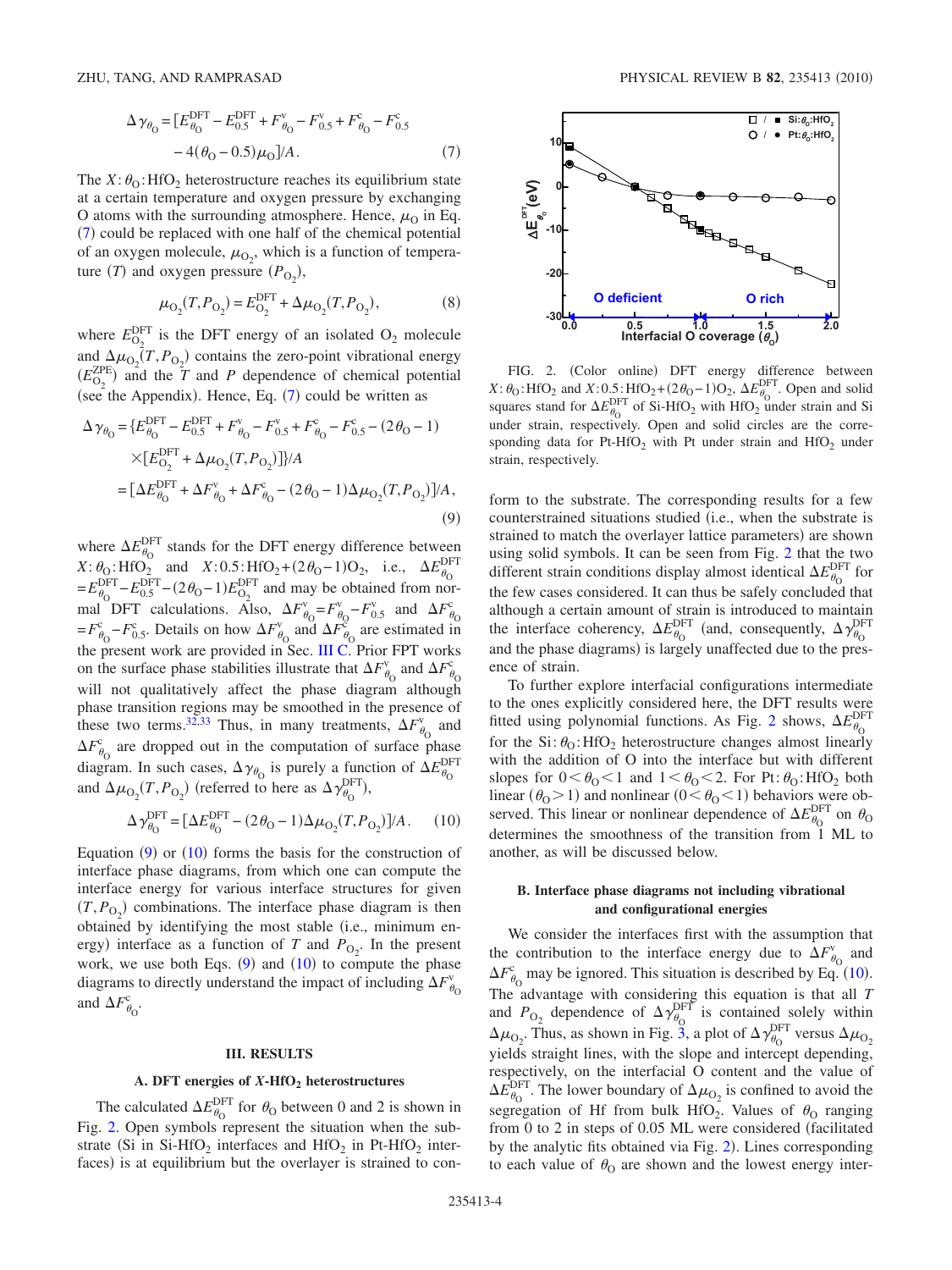<span id="page-4-1"></span>

FIG. 3. (Color online) The relative interface free energy as a function of  $\Delta\mu_{\text{O}_2}$  for the (a) Si-HfO<sub>2</sub> and (b) Pt-HfO<sub>2</sub> interfaces. The inner boundaries represent the lowest interface energy at each  $\Delta\mu_{\text{O}_2}$  value. The corresponding  $\theta_0$  value is indicated in the figure. The vertical dashed-dotted lines are boundaries between two different stable interface structures. The onset  $\Delta \mu_{\text{O}_2}$  to form bulk SiO<sub>2</sub> and  $\alpha$ -PtO<sub>2</sub> is indicated by the vertical dotted line in (a) and (b), respectively.

face at each  $\Delta\mu_{\text{O}_2}$  value is identified along with the corresponding  $\theta_0$  value. The critical  $\Delta \mu_{\Omega_2}$  value above which formation of the bulk  $XO_2$  oxides is also indicated. At this critical  $\Delta \mu_{\text{O}_2}$ , bulk *X* is in equilibrium with bulk *X*O<sub>2</sub>. Thus, the critical  $\Delta \mu_{\text{O}_2}$  is given by  $E_{X\text{O}_2} - E_X$ , where  $E_X$  and  $E_{X\text{O}_2}$ are the DFT energies of *X* and  $\bar{X}O_2$  in their stable forms, namely, the hexagonal, monoclinic, face-centered-cubic, and  $\alpha$ -PtO<sub>2</sub> structures, respectively, for bulk Hf, HfO<sub>2</sub>, Pt, and  $P<sub>t</sub>O<sub>2</sub>$ .

As shown in Fig.  $3(a)$  $3(a)$ , the stable interface type in Si:  $\theta_0$ : HfO<sub>2</sub> heterostructure changes abruptly from  $\theta_0 = 0$ to  $\theta_0 = 1$  at  $\Delta \mu_{\Omega_2} \sim -9.6$  eV and then to  $\theta_0 = 1.75$  at  $\Delta \mu_{\Omega_2}$  $\sim$  –6.2 eV. Nevertheless, when 2> $\theta_0$ >1.75, the interface changes smoothly. Moreover, bulk  $SiO<sub>2</sub>$  is favored at smaller  $\Delta \mu_{\text{O}_2}$  values than interfacial silica. This is probably due to the fact that the oxidation of interfacial silicon is accompanied with strain and hence requires more energy. The Pt:  $\theta_0$ : HfO<sub>2</sub> interface [shown in Fig. [3](#page-4-1)(b)], however, changes more smoothly for  $\theta_0 \leq 1$ , and then abruptly changes from  $\theta_0 \sim 1$  to  $\theta_0 = 2$  at  $\Delta \mu_{0_2} \sim -0.3$  eV. Similar to the Si-HfO<sub>2</sub> case (and presumably for the same reason), the critical  $\Delta \mu_{\text{O}_2}$  for an oxidized Pt-HfO<sub>2</sub> interface is larger than the value  $(-1.45 \text{ eV})$  to form bulk PtO<sub>2</sub>. As alluded to earlier, linearity of  $\Delta E_{\theta_0}^{\text{DFT}}$  versus  $\theta_0$  (cf. Fig. [2](#page-3-4)) correlates with abrupt transitions between stable interface O coverages. We note that while some aspects of the Pt:  $\theta_0$ : HfO<sub>2</sub> as a function of  $\Delta\mu_{\text{O}_2}$  have been presented earlier,<sup>31</sup> the present investigation constitutes a more detailed analysis of this interface (and is in agreement with the prior work).

Since  $\Delta \mu_{\text{O}_2}$  is a function of *T* and  $P_{\text{O}_2}$ , the information contained in Fig. [3](#page-4-1) may be used to create  $(T, P_{Q_2})$  phase diagrams in which each  $\Delta \mu_{\text{O}_2}$  "turning point" of Fig. [3](#page-4-1) becomes a curve in a *T* versus  $P_{\text{O}_2}$  plot, demarcating boundaries between two different phases. Such phase diagrams are presented in Figs.  $4(a)$  $4(a)$  and  $5(a)$  $5(a)$  for Si-HfO<sub>2</sub> and Pt-HfO<sub>2</sub> interfaces, respectively, under the assumption that  $\Delta F_{\theta_0}^{\rm v}$  and  $\Delta F_{\theta_0}^c$  may be ignored.

From Fig.  $4(a)$  $4(a)$ , we find that (not surprisingly) the interfacial silica phase prefers high oxygen pressure and low temperature while the silicide phase is stable at low oxygen pressure and high temperature. It is however interesting to note that interfacial silica can occur even at ultrahigh vacuum (UHV) condition  $(P_{O_2} < 10^{-12}$  atm) in a wide temperature range, which explains why the interfacial silica phase is widely observed. The open and solid circles in Fig.  $4(a)$  $4(a)$ , respectively, represent experimental conditions at which  $SiO<sub>2</sub>$  and SiO at Si-HfO<sub>2</sub> interfaces are known to occur.<sup>9[,10](#page-8-10)</sup> The gray-filled circle stands for the critical point for interfacial SiO<sub>2</sub> to decompose to SiO.<sup>10</sup> The  $(T, P_{O_2})$  boundaries predicted in Fig.  $4(a)$  $4(a)$  for the decomposition of interfacial silica is consistent with experiments.

Compared to Si-HfO<sub>2</sub>, the Pt-HfO<sub>2</sub> interface displays a smoother transition from one level of O coverage to another, especially for  $\theta_0 < 1$  [Fig. [5](#page-6-0)(a)]. Also, this interface can be oxidized only at a very high oxygen pressure and low temperature. In the UHV environment, the stable interfacial O coverage between Pt and HfO<sub>2</sub> is  $0.5-1$  ML. In view that experimental data for the Pt-HfO<sub>2</sub> interface morphologies is sparse, we compared our phase diagram with experimental data for Pt surface oxidation. In order to facilitate such a comparison, we make the following observation. Since 0.5 ML O at the Pt-HfO<sub>2</sub> interface passivates HfO<sub>2</sub> and has little interaction with Pt, the net interfacial O strongly bonded to Pt is actually  $\theta_0$ -0.5 ML. Within this context, the interfacial Pt in Pt: $0.5$ : HfO<sub>2</sub> behaves like a clean Pt surface. The open and solid squares in Fig.  $5(a)$  $5(a)$  stand for the  $(T, P_{O_2})$ conditions at which 0.25 ML O-adsorbed (111) Pt and clean (111) Pt surfaces are observed in experiment, respectively, consistent with our  $\theta_0$ –0.5 ML values of ~0.25 and 0, respectively, under those same conditions. Another interesting finding of this work is that the oxidation of Pt at the interface is similar to that of a free (111) Pt surface. The saturation coverage of the chemically adsorbed O on (111) Pt surface is 0.25–0.3 ML, after which a layer of  $PfO<sub>2</sub>$  forms immediately on the surface.<sup>34</sup> Here, we find that the corresponding  $\theta_{\text{O}}$  $-0.5$  ML value beyond which interfacial PtO<sub>2</sub> is formed is  $0.25 - 0.5$ .

## <span id="page-4-0"></span>**C. Impact of other factors (e.g., the vibrational and configurational energy contributions) on interface phase diagrams**

Despite the fact that electronic devices have entered the nanoscale regime, direct simulation of the entire gate stack with complete fidelity is still not practical. It has thus become inevitable to make several simplifying assumptions to make the calculations tractable. These include assumptions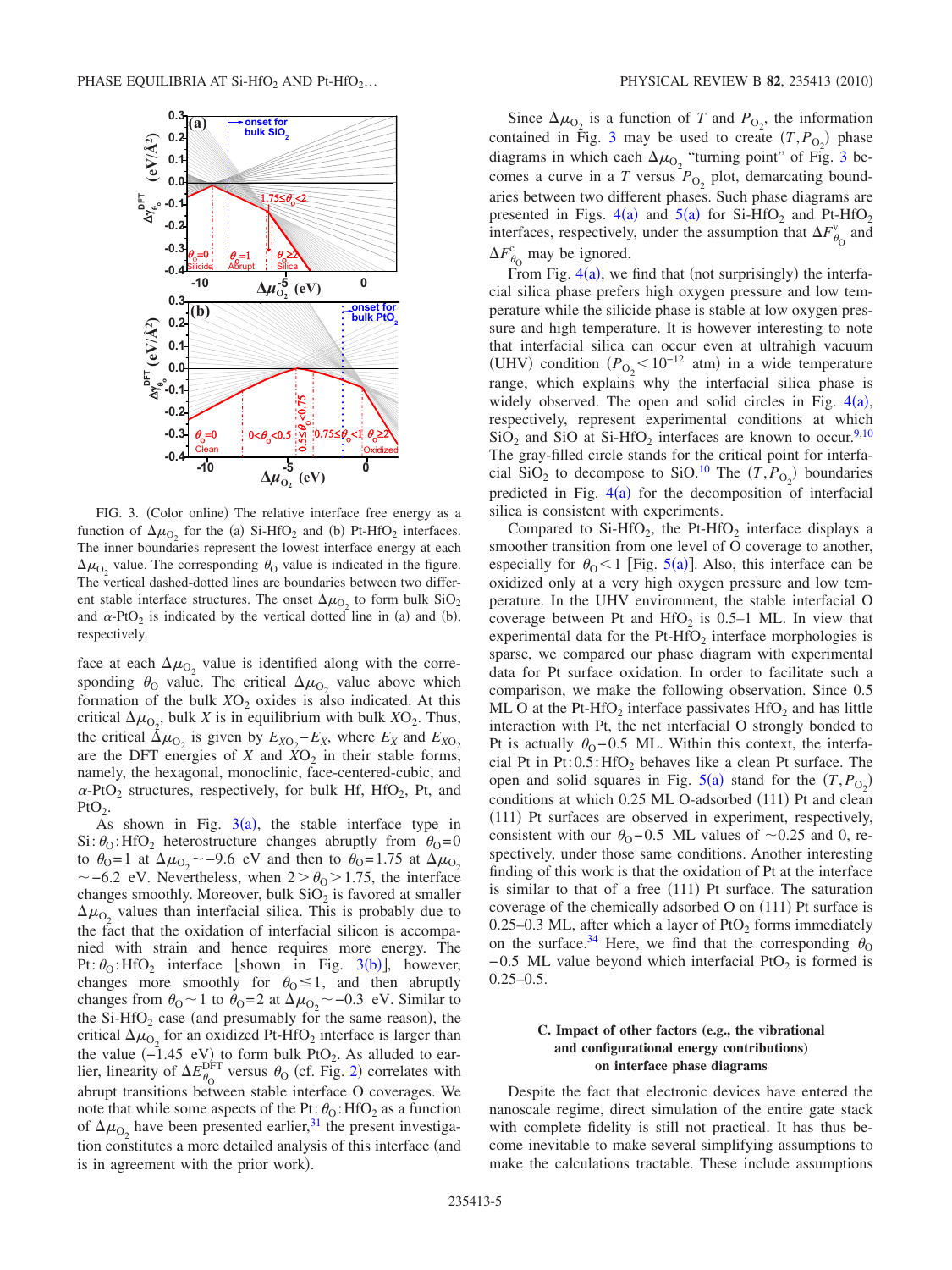<span id="page-5-0"></span>

FIG. 4. (Color online) (a) The interface phase diagrams for the Si-HfO<sub>2</sub> interface, determined using Eq.  $(10)$  $(10)$  $(10)$ , i.e., after neglecting the vibrational and configurational entropic contributions of the condensed phases to the relative interface free energy. (b) Same as (a), but with the vibrational entropic contribution  $(\Delta F_{\theta_0}^v)$  included. (c) Same as (a), but with the configurational entropic contribution  $(\Delta F_{\theta_0}^c)$  included. (d) The interface phase diagrams determined using Eq. ([9](#page-3-2)); this is the same as (a), but with both the vibrational and configurational entropic contributions included. The solid curves indicate the interface phase boundaries and the dotted curves represent the onset of formation of bulk  $SiO<sub>2</sub>$ . The open and solid circles stand for the condition to form  $SiO<sub>2</sub>$  and  $SiO<sub>2</sub>$  at the Si-HfO<sub>2</sub> interfaces in experiments, respectively (Refs. [9](#page-8-9) and [10](#page-8-10)). The gray-filled circle stands for the critical point for interfacial  $SiO<sub>2</sub>$  to decompose to SiO (Ref. 10).

dealing with the atomic level models and those dealing with the theory used. Included in the former class are constraints imposed by periodicity and coherency (which result in artificial strains on the heterostructures), and consideration of only a crystalline environment. We have commented on these factors earlier in this paper, and believe that the dominant "chemical" effects are indeed captured by our treatment. In particular, the impact of strain was directly addressed in Sec. [III A,](#page-3-5) where it was shown that the relative interface energy (which determines the phase diagram) is insensitive to the strain built into our calculations.

Next, we address theoretical aspects left unexplored in the treatment above, e.g., the neglect of  $\Delta F_{\theta_0}^{\rm v}$  and  $\Delta F_{\theta_0}^{\rm c}$  [which allowed us to simplify Eqs. ([9](#page-3-2)) and ([10](#page-3-3))]. To estimate  $\Delta F_{\theta_0}^{\nu}$ , we determined the vibrational DOS,  $\sigma_{\theta_0}(w)$ , for an interface with a certain O coverage and frequency *w* through harmonic normal mode analysis by allowing only the interfacial O, Si, Pt, or Hf atoms, as appropriate, to vibrate (i.e., all the O atoms that define the interfacial coverage and the other atoms closest to the interfacial plane). The vibrational contribution to the free energy [to be used in Eq.  $(9)$  $(9)$  $(9)$ ] is then given by

<span id="page-5-1"></span>
$$
F_{\theta_{\rm O}}^{\rm v} = \int \left[ \hbar w/2 + kT \ln(1 - e^{-\hbar w/kT}) \right] \sigma_{\theta_{\rm O}}(w) dw. \quad (11)
$$

The vibration of atoms away from the interface for  $\theta_0$  and 0.5 are expected to be roughly equivalent and are assumed to cancel out in the computation of  $\Delta F_{\theta_{\rm O}}^{\rm v}$ . This analysis was

performed for all the interfaces considered. However, for clarity, we show  $\Delta F_{\theta_0}^{\rm v}/A$  for  $\theta_0$  values of only 0 and 2 in Fig. [6](#page-7-1) as these two extreme coverages provide an idea of the magnitude of the vibrational energy contribution. The roughly flat region at low temperatures is due to zero-point vibrations [first term of Eq.  $(11)$  $(11)$  $(11)$ ]. The temperaturedependent (second) term of Eq.  $(11)$  $(11)$  $(11)$  contributes to a decrease (increase) in  $\Delta F_{\theta_0}^v$  with increasing temperature for  $\theta_0$  values larger (smaller) than 0.5, and in all cases going through zero above 500 K. This has the implication that lower (higher) values of the O coverages are favored at lower (higher) temperatures, with the vibrational entropic contribution having negligible impact in an intermediate temperature range when  $\Delta F_{\theta_0}^{\rm v}$  goes through zero. Features that reflect these expectations indeed manifest in the phase diagrams of Figs.  $4(b)$  $4(b)$  and  $5(b)$  $5(b)$ , which have been created for the Si-HfO<sub>2</sub> and Pt-HfO<sub>2</sub> interfaces with the explicit inclusion of  $\Delta F_{\theta_0}^{\rm v}$  in the determi-nation of the interface free energy [i.e., Eq. ([9](#page-3-2)) with  $\Delta F_{\theta_0}^{\circ}$ c =0]. It can be seen that the impact of including  $\Delta F_{\theta_0}^{\rm v}$  results in rather minor changes to the features of the phase diagrams (most notably, the enlargement of the  $\theta_0 \geq 2$  phase region at high temperatures in the  $Si-HfO<sub>2</sub>$  interface phase diagram, and a shrinking of this region in the  $Pt-HfO<sub>2</sub>$  interface phase diagram at low temperatures). While this analysis provides a justification for the neglect of the vibrational contribution in prior treatments, we note that systems involving lighter atoms, e.g., H, may require explicit inclusion of the vibrational contribution to the free energy.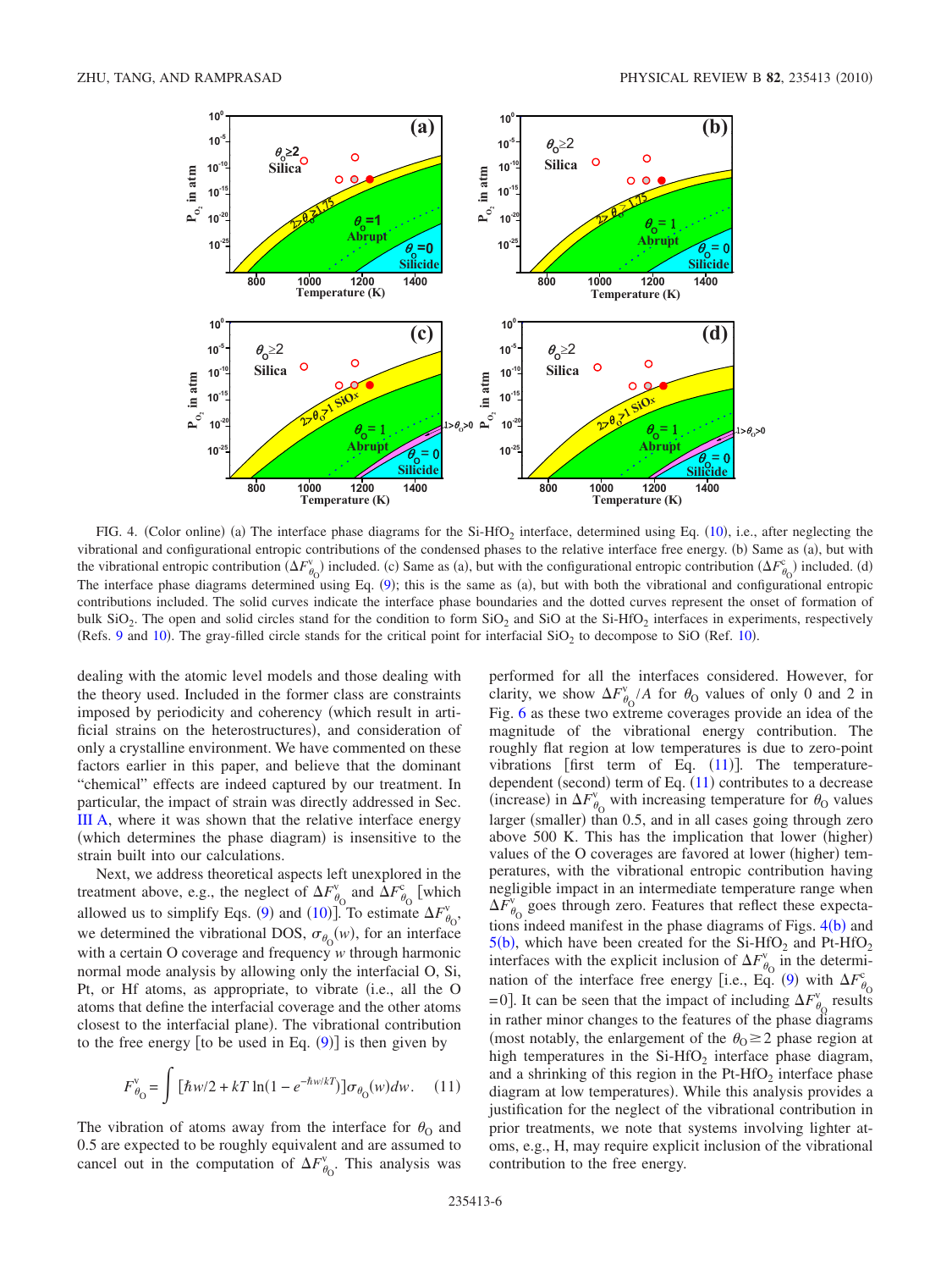<span id="page-6-0"></span>

FIG. 5. (Color online) (a) The interface phase diagrams for the Pt-HfO<sub>2</sub> interface, determined using Eq.  $(10)$  $(10)$  $(10)$ , i.e., after neglecting the vibrational and configurational entropic contributions of the condensed phases to the relative interface free energy. (b) Same as (a), but with the vibrational entropic contribution  $(\Delta F_{\theta_0}^v)$  included. (c) Same as (a), but with the configurational entropic contribution  $(\Delta F_{\theta_0}^c)$  included. (d) The interface phase diagrams determined using Eq. ([9](#page-3-2)); this is the same as (a), but with both the vibrational and configurational entropic contributions included. The solid curves indicate the interface phase boundaries and the dotted curves represent the onset of formation of bulk PtO<sub>2</sub>. The open and solid squares are the *T* and  $P_{\text{O}_2}$  when a 0.25 ML O-adsorbed (111) Pt surface and a clean (111) Pt surface were observed, respectively (Ref. [34](#page-9-18)).

Finally, we estimate the impact of  $\Delta F_{\theta_0}^c$  on the interface phase diagram by assuming that the O atom sites for  $\theta_0$  $\in [0,1]$  are equivalent and O atom sites penetrating *X* layers are energetically identical. We note that this assumption constitutes an upper bound to the configurational entropy contribution, and is justified by the lack of dependence of the binding energy per O atom at the studied interfaces, as seen here (note, for instance, the linear behavior of Fig. [2](#page-3-4)) and elsewhere.<sup>13</sup> Thus, using Stirling's approximation,  $F_{\theta_0}^c$  may be defined as follows. When  $0 < \theta_0 < 1$ ,  $F_{\theta_0}^{\theta_0} = 4kT$  $\times [\theta_0 \ln \theta_0 + (1 - \theta_0) \ln(1 - \theta_0)].$  When  $1 < \theta_0 < 2$ ,  $F_{\theta_0}^{\circ} = 4kT$  $\times [(\theta_0-1)\ln(\theta_0-1)+(2-\theta_0)\ln(2-\theta_0)].$  When  $\theta_0=0, 1,$  and 2,  $F^c_{\theta_0}$ =0. Figure [6](#page-7-1) also shows the  $\Delta F^c_{\theta_0}$  contribution for  $\theta_0 = 0$ , 1, and 2. Unlike  $\Delta F_{\theta_0}^{\vee}$ ,  $\Delta F_{\theta_0}^{\circ}$  displays a steady rise with temperature. Moreover, as the variation in  $\Delta F_{\theta_0}^c$  with  $\theta_0$ is much smoother, inclusion of this contribution is expected to eliminate abrupt transitions between phases. Figures  $4(c)$  $4(c)$ and  $5(c)$  $5(c)$  show the Si-HfO<sub>2</sub> and Pt-HfO<sub>2</sub> interface phase diagrams when  $\Delta F_{\theta_0}^c$  is explicitly included (but  $\Delta F_{\theta_0}^v$  is not included) in the determination of the interface free energy [i.e., Eq. ([9](#page-3-2)) with  $\Delta F_{\theta_0}^{\vee}$ =0]. As expected, the inclusion of the configurational energy makes the transitions less abrupt and makes some intermediate interfacial phases appear in the

phase diagram, e.g., the  $0 < \theta_0 < 1$  and  $1 < \theta_0 < 1.75$  regions. We refer to  $1 < \theta_0 < 2$  as a "SiO<sub>x</sub>" suboxide region and note that the presence of this phase region in the phase diagram brings our predictions for the formation and decomposition of interfacial silica more in line with experimental observations. In contrast to the  $Si-HfO<sub>2</sub>$  case, the interface phase diagrams with and without  $\Delta F_{\theta_0}^{\rm c}$  for Pt-HfO<sub>2</sub> are very similar to each other. The inclusion of  $\Delta F_{\theta_0}^{\circ}$  causes only slight shifts to the phase boundaries and no new phase regions appear.

Figures  $4(d)$  $4(d)$  and  $5(d)$  $5(d)$  display the corresponding phase diagrams when both the vibrational and configurational energies are included in the treatment [i.e., when Eq.  $(9)$  $(9)$  $(9)$  is used]. Not surprisingly, simultaneous inclusion of these two contributions also does not result in significant differences with respect to the phase diagrams of Figs.  $4(a)$  $4(a)$  and  $5(a)$  $5(a)$ . Nevertheless, these calculations provide an estimate of errors that may be introduced due to the neglect of such contributions.

We note that our phase diagrams are in favorable agreement with available experimental data. While such an agreement with experiments may be viewed as fortuitous, this may indicate that all the dominant contributions to the interface free energy have been included in this treatment even at the level of Eq.  $(10)$  $(10)$  $(10)$ ]. The unaddressed issues of deficiencies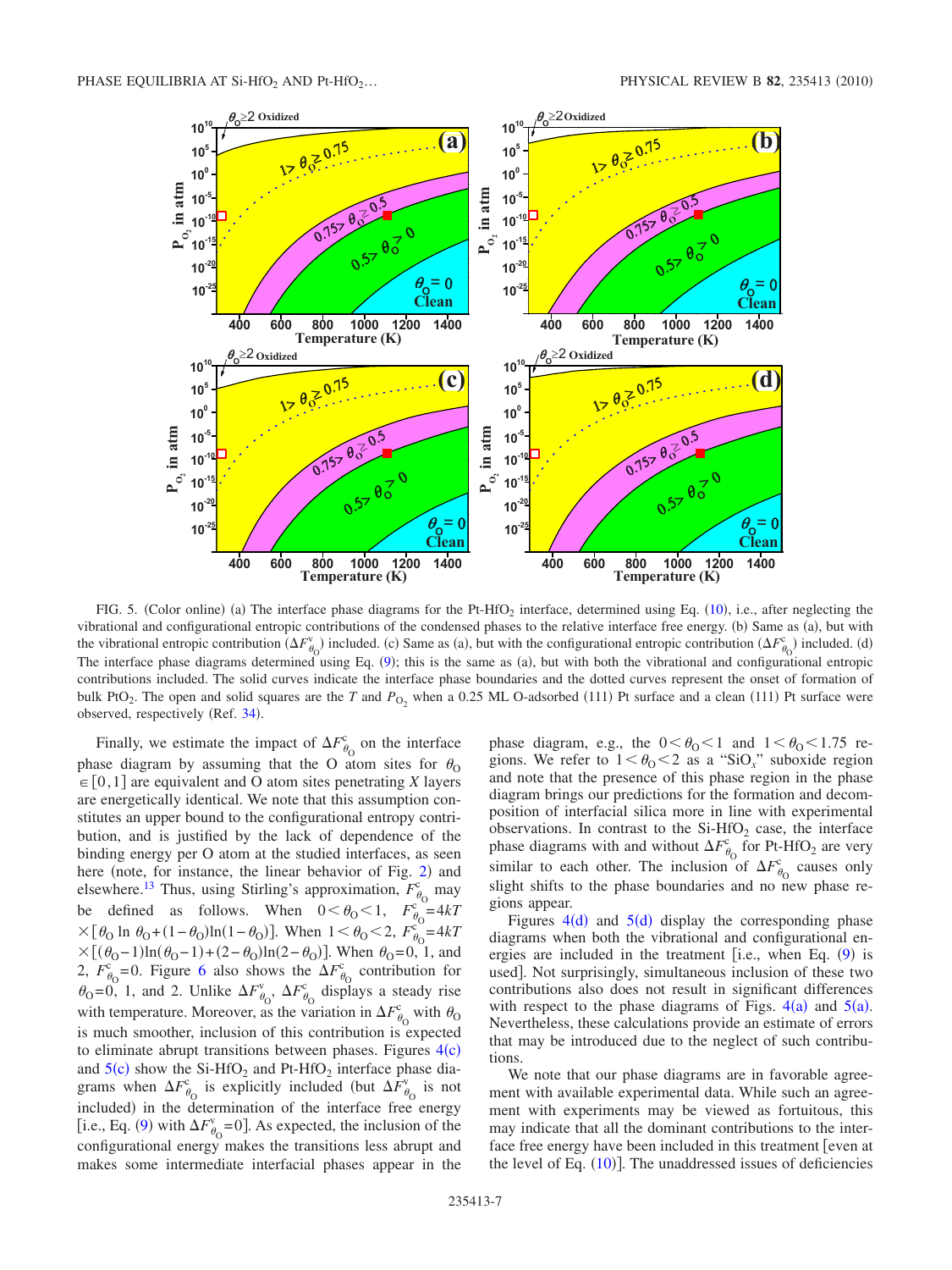<span id="page-7-3"></span>TABLE II.  $\Delta \mu'_{O_2}(T, P_0)$  computed based on tabulated JANAF data, constant  $C_p$  assumption and statistical thermodynamics.  $P_0$ stands for 1 atm.

| $\tau$ | $\Delta\mu'_{\text{O}_2}(T,P_0)$<br>(eV) |                |                    |
|--------|------------------------------------------|----------------|--------------------|
| (K)    | JANAF data                               | Constant $C_p$ | Statistical thermo |
| 300    | $-0.548$                                 | $-0.546$       | $-0.548$           |
| 400    | $-0.765$                                 | $-0.763$       | $-0.766$           |
| 500    | $-0.991$                                 | $-0.987$       | $-0.992$           |
| 600    | $-1.222$                                 | $-1.217$       | $-1.224$           |
| 700    | $-1.460$                                 | $-1.453$       | $-1.461$           |
| 800    | $-1.702$                                 | $-1.693$       | $-1.704$           |
| 900    | $-1.949$                                 | $-1.936$       | $-1.950$           |
| 1000   | $-2.199$                                 | $-2.183$       | $-2.201$           |
| 1100   | $-2.453$                                 | $-2.433$       | $-2.455$           |
| 1200   | $-2.711$                                 | $-2.686$       | $-2.713$           |
| 1300   | $-2.972$                                 | $-2.942$       | $-2.974$           |
| 1400   | $-3.235$                                 | $-3.199$       | $-3.237$           |
| 1500   | $-3.501$                                 | $-3.459$       | $-3.503$           |

inherent to approximations within DFT are presumably unimportant in the class of systems studied here (or may have participated in a fortuitous cancellation of errors). We do note that FPT studies may benefit from (the relatively inexpensive) explicit inclusion of configurational entropic contributions to the free energy especially when a lack of such inclusion results in abrupt transitions between phases.

#### **IV. SUMMARY**

<span id="page-7-0"></span>The interface stabilities of  $Si-HfO<sub>2</sub>$  and Pt-HfO<sub>2</sub> as a function of temperature and  $O_2$  pressure have been investigated using first principles thermodynamics. Our results can be summarized as follows

 $(1)$  at UHV conditions, Si-HfO<sub>2</sub> would present a silicalike interface. Under the same conditions, the stable O coverage at Pt-HfO<sub>2</sub> interface is  $0.5-1$  ML.

(2) The oxidation of the Pt-HfO<sub>2</sub> interface is similar to that of a free  $(111)$  Pt surface. In both cases, there exists a saturation O coverage before rapid formation of surface/ interfacial PtO<sub>2</sub> is favored.

(3) Neglecting vibrational  $(\Delta F_{\theta_0}^{\vee})$  and configurational  $(\Delta F_{\theta_0}^{\rm c})$  contributions to the free energies of the condensed phases, as widely done in FPT studies, does not result in serious errors in the computed interface phase diagrams. Inclusion of  $\Delta F_{\theta_0}^{\rm v}$  in the treatment causes minor changes to the phase boundaries at high and low temperatures, and the inclusion of  $\Delta F_{\theta_0}^{\rm c}$  "smoothes" the transition between different phases by making some intermediate interfacial phases appear in the case of the  $Si-HfO<sub>2</sub>$  system.

(4) The computed interface phase diagrams for both the  $Si-HfO<sub>2</sub>$  and Pt-HfO<sub>2</sub> interfaces are consistent with previous experimental observations at various temperatures and pressures. These results are thus indicative of the predictive na-

<span id="page-7-1"></span>

FIG. 6. (Color online) The vibrational and configurational contributions (i.e.,  $\Delta F_{\theta_0}^{\rm v}/A$  and  $\Delta F_{\theta_0}^{\rm c}/A$ , respectively) to the relative interface free energy,  $\Delta \gamma_{\theta_0}$  [defined in Eq. ([9](#page-3-2))], as a function of temperature for the  $Si-HfO<sub>2</sub>$  and Pt-HfO<sub>2</sub> interfaces. Results pertaining to  $\theta_0$  values of 0 and 2 are shown for the vibrational contribution, and those for 0, 1, and 2 for the configurational contribution. By definition, the  $\Delta F_{\theta_0}^c/A$  values are identical for the three coverages. The slight difference in the  $\Delta F_{\theta_0}^c/A$  values for the  $Si-HfO<sub>2</sub>$  and Pt-HfO<sub>2</sub> interfaces are due to the difference in the interface area *A* for these two cases.

ture and usefulness of such first principles structureprocessing relationship studies for the high-*K* gate stack classes of systems.

## **ACKNOWLEDGMENTS**

The authors would like to acknowledge the financial support of this work by the National Science Foundation (NSF) and computational support through allocations at the NSF Teragrid. Useful discussions with George Rossetti are also gratefully acknowledged.

### **APPENDIX**

For the specific case of  $O_2$  gas, we summarize three widely used approaches adopted to capture the temperature (*T*) and pressure  $(P_{O_2})$  dependence of the chemical potential of the gas phase species. The first two of these approaches $32,35$  $32,35$  rely on the availability of empirical thermo-dynamic data [e.g., JANAF (Ref. [36](#page-9-20))] and the last one, which uses statistical mechanics,  $32,37$  $32,37$  may be regarded as a purely *ab initio* approach.

## **1. Tabulated JANAF data**

A useful definition for the chemical potential of  $O_2$ ,  $\mu_{\text{O}_2}(T, P_{\text{O}_2})$ , is<sup>38</sup>

<span id="page-7-2"></span>
$$
\mu_{\text{O}_2}(T, P_{\text{O}_2}) = E_{\text{O}_2}^{\text{DFT}} + \Delta \mu_{\text{O}_2}(T, P_{\text{O}_2})
$$
  
=  $E_{\text{O}_2}^{\text{DFT}} + E_{\text{O}_2}^{\text{ZPE}} + \Delta \mu_{\text{O}_2}'(T, P_0) + kT \ln(P_{\text{O}_2}/P_0),$  (A1)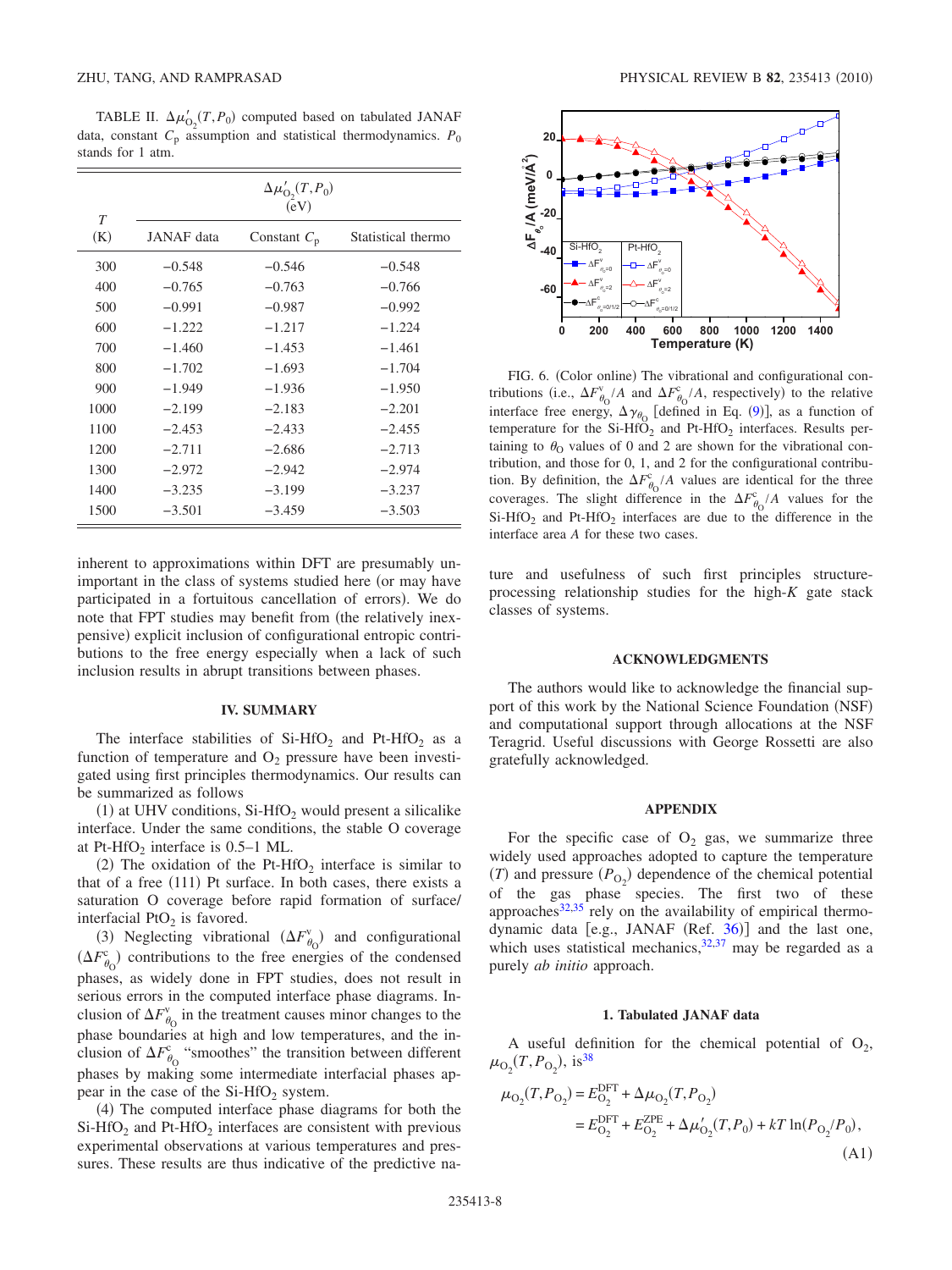where  $E_{\text{O}_2}^{\text{DFT}}$  and  $E_{\text{O}_2}^{\text{ZPE}}$  are the DFT energy and the zero-point vibrational energy of an isolated  $O_2$  molecule at 0 K. The second equality of the above equation defines  $\Delta \mu_{\text{O}_2}(T, P_{\text{O}_2})$ , and  $\Delta \mu'_{O_2}(T, P_0)$  is the difference in the chemical potentials of  $O_2$  at  $(0, K, P_0)$  and at  $(T, P_0)$ , where  $P_0$  stands for the reference pressure, taken generally to be 1 atm.  $\Delta \mu'_{O_2}(T, P_0)$ in Eq.  $(A1)$  $(A1)$  $(A1)$  can be expressed as

$$
\Delta \mu'_{O_2}(T, P_0) = \Delta H(T, P_0) - TS(T, P_0), \tag{A2}
$$

where  $\Delta H(T, P_0)$  and  $S(T, P_0)$  are the enthalpy and entropy of  $O_2$  at *T* and  $P_0$  with respect to the values at 0 K. These two values can be obtained from the JANAF thermochemical tables. The computed  $\Delta \mu'_{O_2}(T, P_0)$  based on this method for a set of temperatures is listed in the second column in Table [II.](#page-7-3) The last term in Eq.  $(A1)$  $(A1)$  $(A1)$  accounts for pressure values different from  $P_0$ .

## 2. Constant  $C_p$  assumption

Within this second approach,  $\Delta \mu'_{O_2}(T, P_0)$  is computed by assuming that the specific heat at constant pressure,  $C_p$ , is 3.5 $k$  for  $T \ge 298$  K. Furthermore, tabulated values of the standard  $(T_0=298 \text{ K}, P_0=1 \text{ atm})$  enthalpy  $H_0=9.02$  $\times 10^{-2}$  eV and entropy *S*<sub>0</sub>=2.12 × 10<sup>-3</sup> eV/K (Ref. [35](#page-9-19)) are also used. In terms of  $C_p$ ,  $H_0$ , and  $S_0$ ,  $\Delta \mu'_{O_2}(T, P_0)$  can be written as

<span id="page-8-11"></span>
$$
\Delta \mu'_{O_2}(T, P_0) = H_0 + C_p(T - T_0) - T[S_0 + C_p \ln(T/T_0)].
$$
\n(A3)

From Eqs. ([A1](#page-7-2)) and ([A3](#page-8-11)), one can determine  $\mu_{O_2}(T, P_{O_2})$ . It should be noted that the assumption underlying the specific choice of the  $C_p$  value of 3.5*k* is that only translational and rotational degrees of freedom of the  $O_2$  molecule are excited. Since the characteristic *T* for the excitation of the vibrational degrees of freedom is very high  $(\approx 2230 \text{ K}, \text{ see below}),$  $\mu_{\text{O}_2}(T, P_{\text{O}_2})$  computed using this approach is expected to be accurate up to such high temperatures. The third column of Table [II](#page-7-3) lists  $\Delta \mu'_{O_2}(T, P_0)$  computed in this way.

#### **3. Statistical thermodynamics**

 $\mu_{\text{O}_2}(T, P_{\text{O}_2})$  can also be calculated *ab initio* based on statistical thermodynamics and DFT determination of bond lengths, vibrational frequencies, and total energies. Within the framework of statistical mechanics, the chemical potential of  $O_2$  can be computed based on the following equation:<sup>37</sup>

$$
\mu_{\text{O}_2}(T, P_{\text{O}_2}) = G(T, P_{\text{O}_2})/N
$$

$$
= \left(-kT \ln Z + V \left[\frac{\partial (kT \ln Z)}{\partial V}\right]_T\right)/N, \quad \text{(A4)}
$$

where  $G(T, P_{O_2})$  is the Gibbs free energy of a system containing  $N O_2$  molecules with  $V$  being the corresponding volume. *Z* stands for the partition function and equals

$$
Z = (z_t z_r z_v z_e)^N / N!, \qquad (A5)
$$

where  $z_t$ ,  $z_t$ ,  $z_v$ , and  $z_e$  are, respectively, the translational, rotational, vibrational, and electronic partition functions for one  $O_2$  molecule. Using standard expressions for the molecular partition functions for an ideal diatomic molecule gas,  $37$ one obtains

<span id="page-8-12"></span>
$$
\Delta \mu'_{O_2}(T, P_0) = kT \ln \frac{P_0}{(2\pi mkT/h^2)^{1.5}kT} - kT \ln \frac{T}{2\theta_r} + kT \ln(1 - e^{-\theta\sqrt{T}}) - kT \ln 3.
$$
 (A6)

The four terms in the right represent the translational, rotational, vibrational, and the electronic contributions, respectively. *h* and *m* are the Planck's constant and the mass of an  $O_2$  molecule, respectively.  $\theta_r$  and  $\theta_v$  are the characteristic rotational and vibrational temperatures, respectively, which are calculated here (using the DFT bond length and vibrational frequency of the  $O_2$  molecule) to be 1.99 K and 2238 K, consistent with the corresponding experimental values  $(2.07 \text{ and } 2230 \text{ K})$ .<sup>[37](#page-9-21)</sup> The factor 3 in the last term accounts for the fact that one  $O_2$  molecule has two unpaired electrons, and hence three different spin configurations, i.e., ↑↑, ↓↓, and  $\uparrow \downarrow$ .  $\Delta \mu'_{O_2}(T, P_0)$  calculated using this *ab initio* prescription [Eq.  $(A6)$  $(A6)$  $(A6)$ ] is tabulated in the last column of Table [II.](#page-7-3)

It can be seen from Table [II](#page-7-3) that the three approaches for computing  $\Delta \mu'_{O_2}(T, P_0)$  display similar results. The slight deviation of the results of the constant  $C_p$  method from those of the other two at high temperatures is the result of the neglect of the vibrational contribution to the *C*p.

<span id="page-8-4"></span><span id="page-8-2"></span><sup>1</sup>K. Reuter and M. Scheffler, *[Phys. Rev. Lett.](http://dx.doi.org/10.1103/PhysRevLett.90.046103)* **90**, 046103 (2003). 2R. B. Getman, W. F. Schneider, A. D. Smeltz, W. N. Delgass,

and F. H. Ribeiro, *[Phys. Rev. Lett.](http://dx.doi.org/10.1103/PhysRevLett.102.076101)* **102**, 076101 (2009). <sup>3</sup>R. Grau-Crespo, K. C. Smith, T. S. Fisher, N. H. de Leeuw, and

- U. V. Waghmare, *[Phys. Rev. B](http://dx.doi.org/10.1103/PhysRevB.80.174117)* 80, 174117 (2009).
- <span id="page-8-3"></span>4C. G. Van de Walle and J. Neugebauer, [Phys. Rev. Lett.](http://dx.doi.org/10.1103/PhysRevLett.88.066103) **88**, [066103](http://dx.doi.org/10.1103/PhysRevLett.88.066103) (2002).
- <span id="page-8-5"></span><sup>5</sup>R. M. Wallace and G. D. Wilk, [Crit. Rev. Solid State Mater. Sci.](http://dx.doi.org/10.1080/714037708)

**28**[, 231](http://dx.doi.org/10.1080/714037708) (2003).

- <span id="page-8-6"></span><sup>6</sup>M. Wu, Y. I. Alivov, and H. Morkoc, [J. Mater. Sci.: Mater. Elec](http://dx.doi.org/10.1007/s10854-008-9713-2)tron. **19**[, 915](http://dx.doi.org/10.1007/s10854-008-9713-2) (2008).
- <span id="page-8-7"></span><sup>7</sup>X. Y. Qiu, H. W. Liu, F. Fang, M. J. Ha, and J. M. Liu, [Appl.](http://dx.doi.org/10.1063/1.2168505) [Phys. Lett.](http://dx.doi.org/10.1063/1.2168505) 88, 072906 (2006).
- <span id="page-8-8"></span>8E. J. Preisler, S. Guha, M. Copel, N. A. Bojarczuk, M. C. Reuter, and E. Gusev, [Appl. Phys. Lett.](http://dx.doi.org/10.1063/1.1834995) **85**, 6230 (2004).
- <span id="page-8-9"></span>9S. J. Wang, P. C. Lim, A. C. H. Huan, C. L. Liu, J. W. Chai, S. Y. Chow, and J. S. Pan, [Appl. Phys. Lett.](http://dx.doi.org/10.1063/1.1565182) **82**, 2047 (2003); M. Copel, M. C. Reuter, and P. Jamison, *ibid.* **85**[, 458](http://dx.doi.org/10.1063/1.1773365) (2004).
- <span id="page-8-10"></span>10N. Miyata, T. Nabatame, T. Horikawa, M. Ichikawa, and A.

<span id="page-8-0"></span><sup>\*</sup>Present address: Fritz-Haber-Institut der Max-Planck-Gesellschaft, Faradayweg 4-6, D-14195 Berlin, Germany.

<span id="page-8-1"></span><sup>†</sup> rampi@ims.uconn.edu